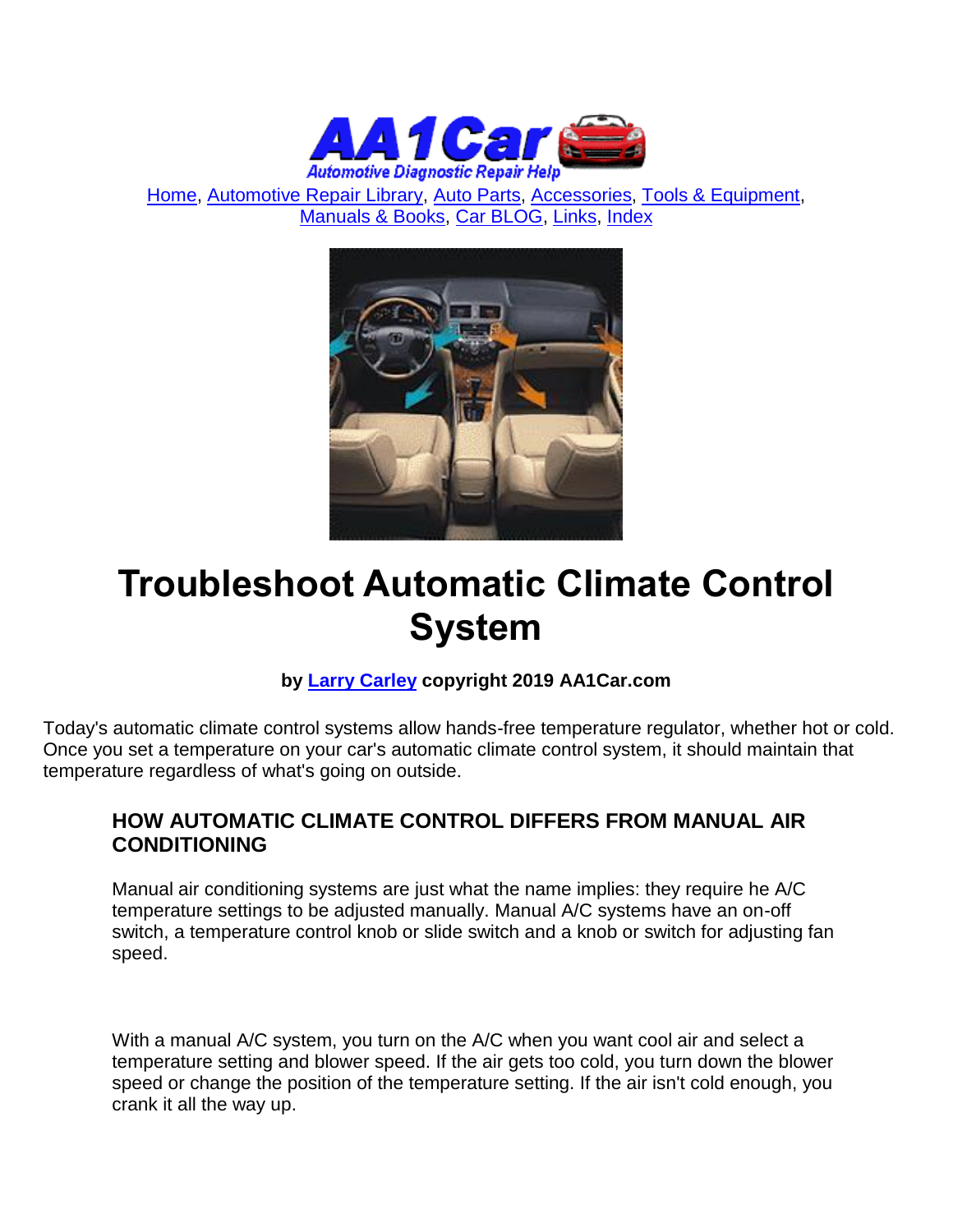The temperature slide switch on most manual systems is connected with cables or vacuum hoses to the airflow control doors inside the HVAC (heating ventilation air conditioning) unit under the instrument panel. Changing the temperature setting opens or closes the doors to increase or decrease airflow through the A/C evaporator. It is a relatively simple, trouble-free control system that does not require a lot of complicated electronics.

Automatic temperature control systems, by comparison, can be very complicated (and troublesome). These type of systems control both heating and cooling with a single temperature setting. The system then monitors the temperature inside your car and automatically chooses heating, cooling or a blend, as well as blower speeds to maintain the desired temperature you have chosen.

"Dual Zone" automatic temperature control systems that are offered in many newer vehicles allow the occupant of each front seat to choose their own comfort setting. One side can blow cool air and the other side can blow warm air.

# **AUTOMATIC TEMPERATURE CONTROL**

Maintaining a relatively constant temperature setting is not as easy as it sounds because the temperature inside and outside the vehicle is constantly changing. The ambient (outside) temperature affects how much heating or cooling is required to heat or cool the incoming air to the desired temperature. Sun load can also change the interior temperature and cooling requirements.

As the air temperature inside your car gradually changes, the automatic climate control system has to compensate by altering the blower speed and temperature settings. It's a constant balancing act that requires a number of inputs and controls.

# **AUTOMATIC CLIMATE CONTROL COMPONENTS**

To regulate the temperature inside your car, the automatic climate control system uses an ambient air temperature sensor outside the passenger compartment, one or more invehicle air temperature sensors (which may include an "infrared" sensor that measures the actual body temperature of you and/or your passengers), a "sunload" sensor to compensate for sunlight entering the vehicle through the glass, one or more electronic control modules, and vacuum or electronic controls for the various HVAC airflow control doors.

Most of the newer automatic climate control systems use small electric motors (actuators) to operate the airflow doors in the HVAC unit. There are 5-wire, 3-wire and 2-wire motors, all of which operate differently and must be replaced with the same type of motor. The 5-wire motors have a feedback circuit to keep the control module informed about their position. The 3-wire "smart" motors often have their own microchip to control and self-calibrate their position. The 2-wire motors are simple reversible 12 volt motors that push the airflow doors one way or the other. The controller keeps tabs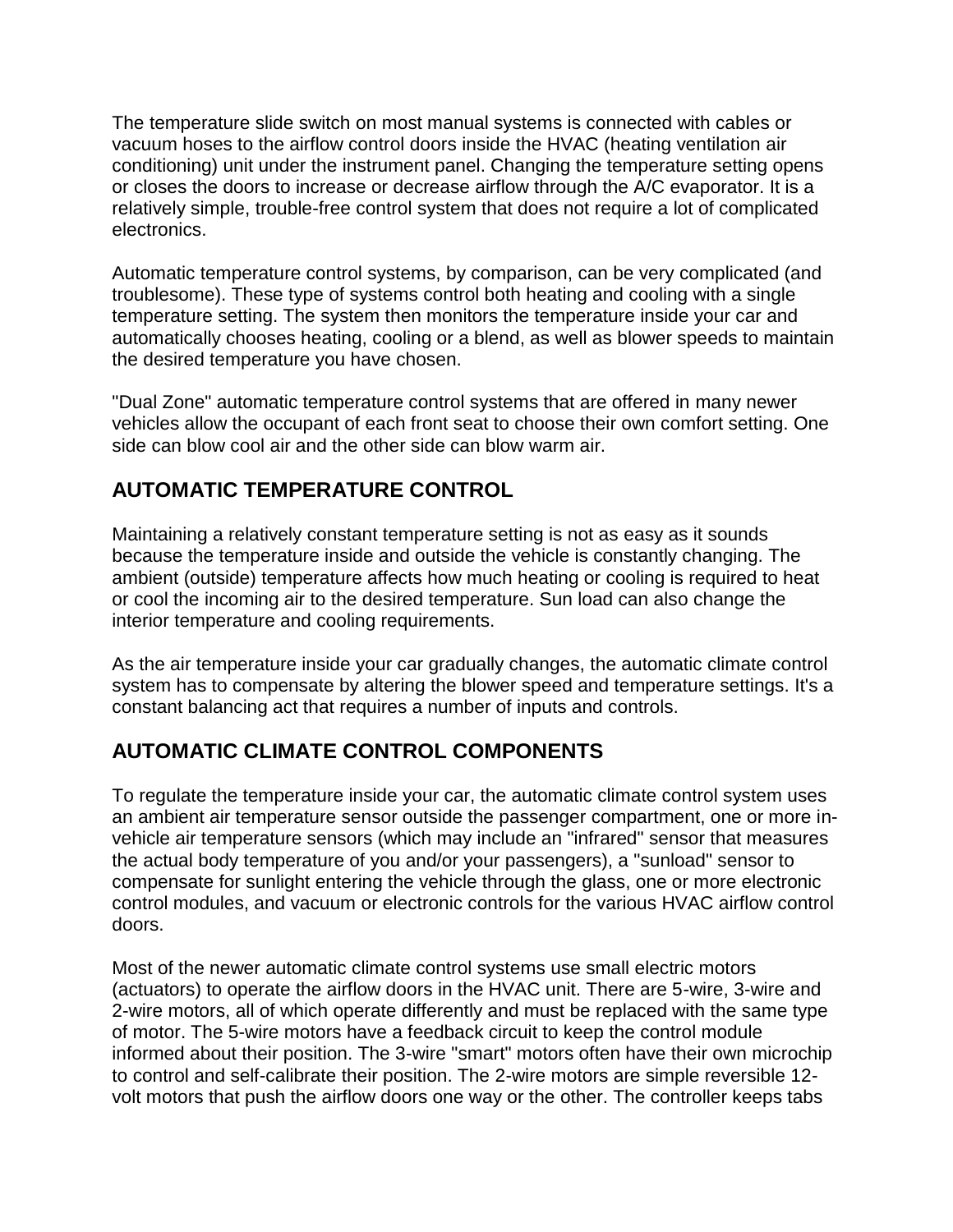on their position by running the motors full open and full closed, then counting the revolutions of the motor armature to figure their exact position. Like we said, these are complex, sophisticated systems.

Some vehicles, such as late model Chrysler minivans, have a "triple-zone" automatic climate control system. This system has separate controls for the driver, front passenger and rear passengers, and uses infrared sensors front and rear to monitor cabin temperature. It also uses a "smart" 2-wire electric motor to control all the blend air doors in the HVAC system. The motor not only operates the doors but keeps the control unit informed about its exact position. The system has 22 different control modules that communicate back and forth over a common bus network of multiplex wiring.

Another example of how complex these systems can be is Mercedes C320 dual-zone automatic climate control system. Unlike most other A/C systems that cycle the compressor clutch on and off to regulate the refrigeration circuit, this system has no clutch on the compressor. The belt-driven variable displacement compressor runs all the time and is controlled by a pulse width modulated signal from the A/C control module (more and more new cars are switching to this type of A/C system). Cooling is controlled by varying the compressor's output from 2 to 100 percent according to the cooling load on the system. Mercedes also uses a "smog sensor" to close off the outside air inlet if it sniffs hydrocarbons or other bad odors. Ten electric motors are used to control the various blend doors in the HVAC system, and a sunload sensor on the dash modifies A/C/ output to compensate for sun load. Even the engine cooling fan is also partially controlled by the climate control system, and 15 different interior control modules are used to regulate cooling within the passenger compartment.

# **TROUBLESHOOTING YOUR AUTOMATIC CLIMATE CONTROL SYSTEM**

Troubleshooting an automatic climate control systems is usually beyond the abilities of a do-it-yourselfer because it often requires specialized training and tools. If an A/C cooling problem is not due to a fault in the refrigeration circuit (bad compressor, plugged orifice tube, low refrigerant, leaky evaporator, etc.), you can probably blame the automatic temperature control system. To find out why, tough, usually requires the use of a scan tool that can access and read HVAC codes (which ordinary engine-only scan tools cannot), and a digital voltmeter to test circuits and sensors.

Most late model automatic temperature control systems have self-diagnostic capabilities and can generate fault codes that indicate the nature of the problem. But in most cases, a technician still has to check out various components by measuring voltages, resistance, looking for opens or shorts in the wiring, etc. before he replaces an parts (in theory, anyway).

Accurate diagnosis is very important on these systems because many replacement parts can be VERY expensive. Parts like control modules can cost hundreds or even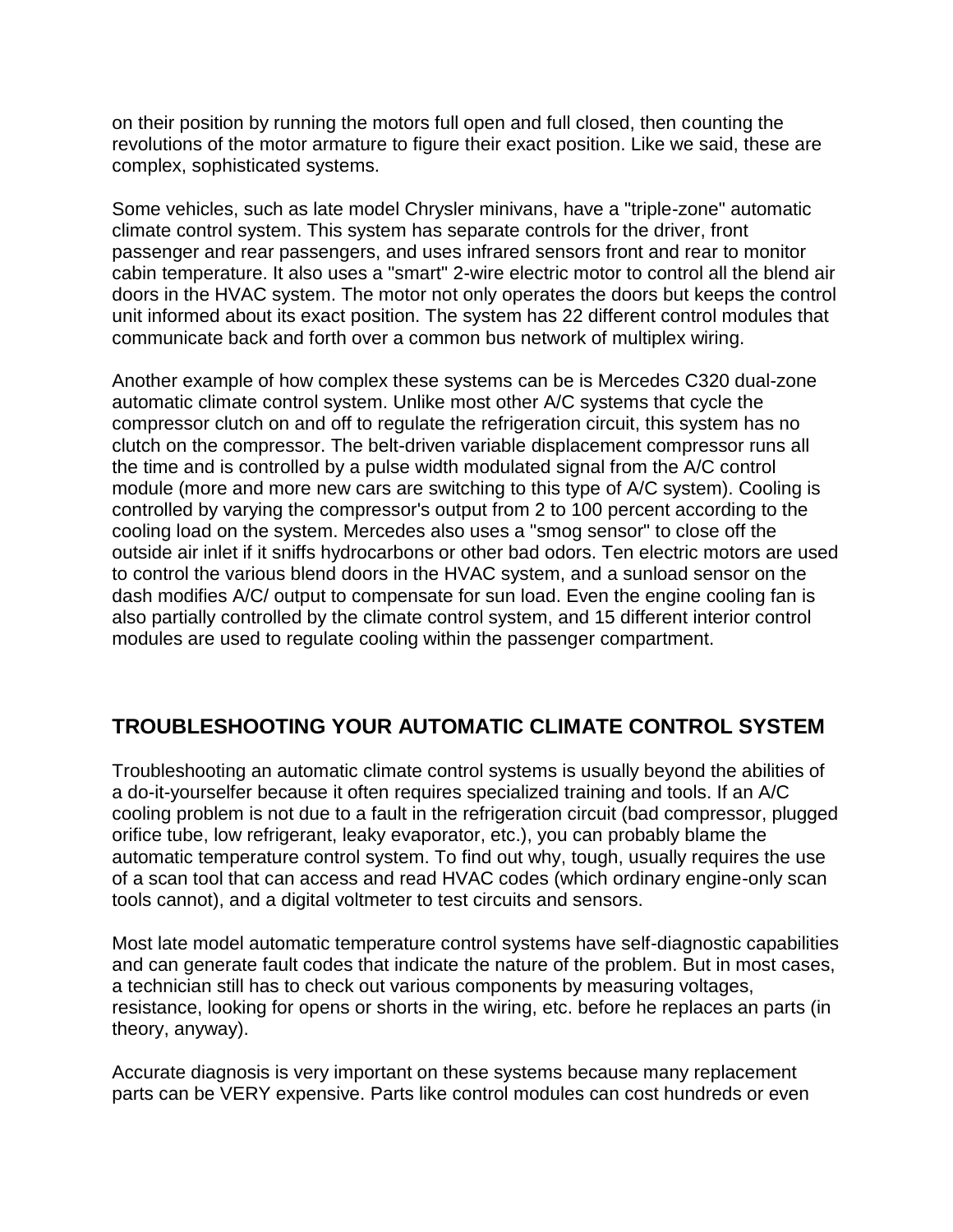thousands of dollars to replace, depending on the vehicle application. Other parts such as sensors, switches, relays, resistors, vacuum valves, vacuum motors, electric motors and blower motors won't break the bank if you have to replace one, but the labor to install some of these parts (if you don't do it yourself) can take hours.

Tearing apart your dash and the HVAC system can be a very time-consuming and daunting task. So unless you are a very skilled do-it-yourselfer, this is one job you should let a professional do for you.

### **COMMON AUTOMATIC CLIMATE CONTROL PROBLEMS & POSSIBLE CAUSES:**

No cooling (air blowing out of ducts is warm when it should be cool).

This could be a fault in the refrigeration circuit (bad compressor, plugged orifice valve, blown fuse or bad relay, low refrigerant or no refrigerant in system), or it could be a bad BLEND AIR door control motor inside the HVAC unit that is not routing the air through the A/C evaporator.

#### **Temperature does not match the desired setting (too warm or too cold).**

The system might have a bad interior temperature sensor, or a bad BLEND AIR door control motor inside the HVAC unit.

#### **No air blows out of ducts when A/C or heat is turned on.**

Possible causes here include a bad blower fan relay or fan motor.

#### **Air fails to blow out of desired ducts (dash outlets, or lower outlets, or defroster outlets).**

The problem here is likely a bad AIR CONTROL door motor that is not changing position to route the air to the desired outlets.

#### **Nothing happens when you turn the automatic climate control system on.**

Check the main system to see if it has blown (refer to your owner's manual for the fuse location). If blown, replace the fuse with one that has the SAME amp rating as the original. If the new fuse blows, there is a short or overload in the wiring that will have to be diagnosed and repaired.

If the fuse is okay, the control module may have died. The way to confirm this would be to hook up a scan tool to see if the scan tool can communicate with the control module. No communication would indicate a dead module or a wiring fault.